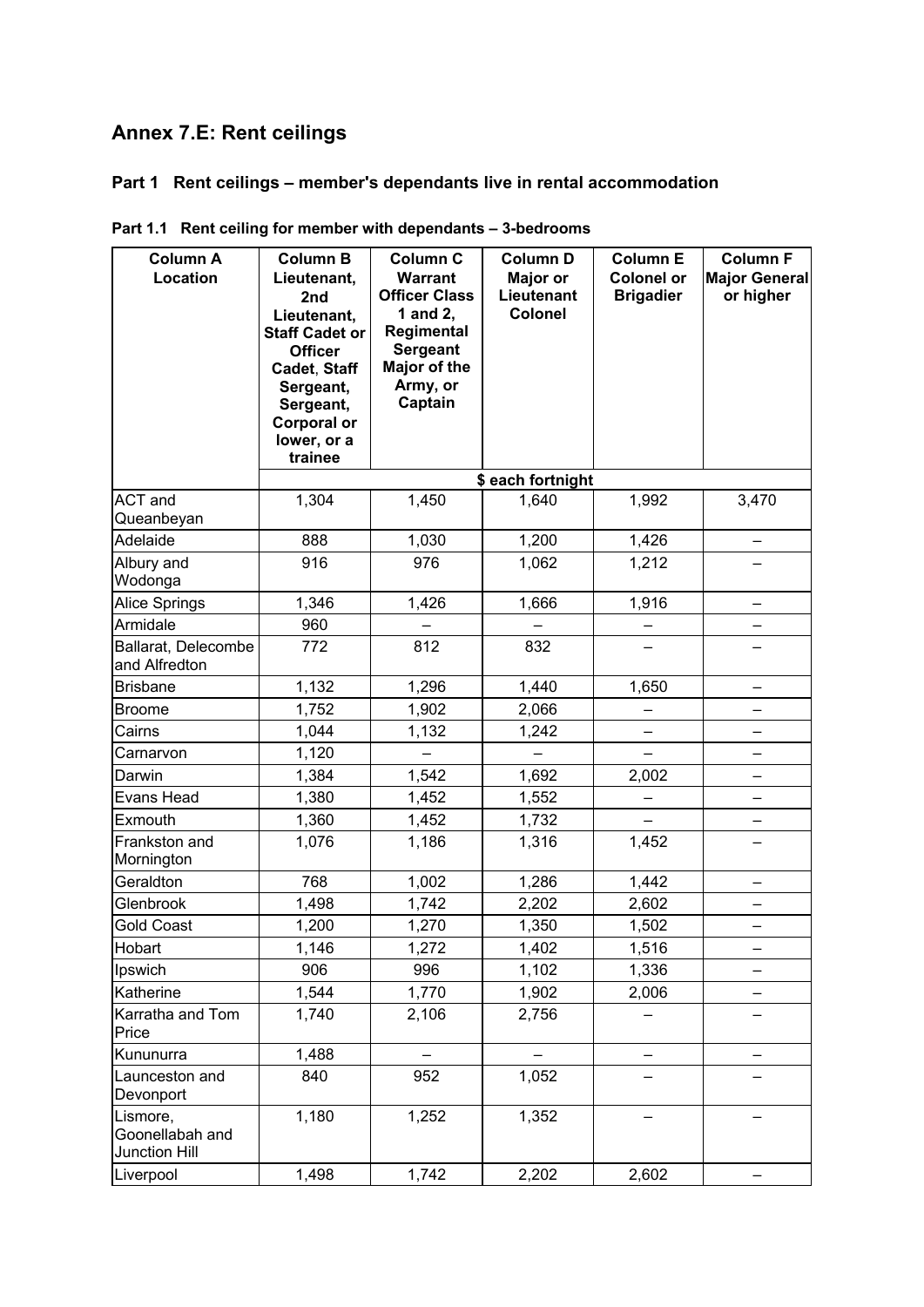| Melbourne                                                     | 960   | 1,082 | 1,362 | 1,762 | 3,159                    |
|---------------------------------------------------------------|-------|-------|-------|-------|--------------------------|
| Mount Isa                                                     | 960   | 1,052 | 1,182 |       |                          |
| Newcastle and<br>Raymond Terrace                              | 1,148 | 1,326 | 1,626 | 1,882 |                          |
| Newman                                                        | 1,680 |       |       |       |                          |
| Nhulunbuy                                                     | 1,320 | 1,502 | 1,652 |       |                          |
| Northern New South<br>Wales                                   | 1,140 | 1,302 | 1,462 | 1,582 |                          |
| Nowra                                                         | 1,156 | 1,256 | 1,402 | 1,602 |                          |
| Orange                                                        | 1,056 | 1,182 |       |       |                          |
| Perth and Pearce                                              | 1,208 | 1,392 | 1,592 | 1,752 |                          |
| Port Augusta, Port<br>Lincoln and Port<br>Wakefield           | 920   |       |       |       |                          |
| Port Hedland                                                  | 2,360 | 2,502 | 2,752 |       |                          |
| Port Macquarie                                                | 1,140 | 1,252 | 1,352 |       |                          |
| Queenscliff,<br>Leopold, Ocean<br>Grove and Point<br>Lonsdale | 1,300 |       |       |       |                          |
| Richmond                                                      | 1,498 | 1,742 | 2,202 | 2,602 |                          |
| <b>Tully and Mission</b><br>Beach                             | 756   | 842   | 1,006 |       |                          |
| Rockingham                                                    | 934   | 1,042 | 1,226 | 1,376 |                          |
| Sale                                                          | 812   | 836   | 902   | 996   | —                        |
| Seymour                                                       | 806   | 932   | 1,182 | 1,362 |                          |
| Singleton                                                     | 1,064 | 1,252 | 1,452 | 1,552 |                          |
| Sydney                                                        | 1,498 | 1,742 | 2,202 | 2,602 | 4,920                    |
| Tamworth                                                      | 980   | 1,026 | 1,102 | 1,176 |                          |
| Thursday Island                                               | 2,720 |       |       |       |                          |
| Toowoomba, Oakey                                              | 1,032 | 1,130 | 1,202 | 1,272 | $\overline{\phantom{0}}$ |
| Townsville                                                    | 932   | 1,022 | 1,172 | 1,346 |                          |
| Wagga Wagga                                                   | 996   | 1,082 | 1,210 | 1,370 | -                        |
| Weipa                                                         | 1,460 | 1,552 | 1,752 |       |                          |
| Wollongong,<br>Tarrawanna and<br>Woonona                      | 1,560 | 1,722 | 1,772 | 1,852 |                          |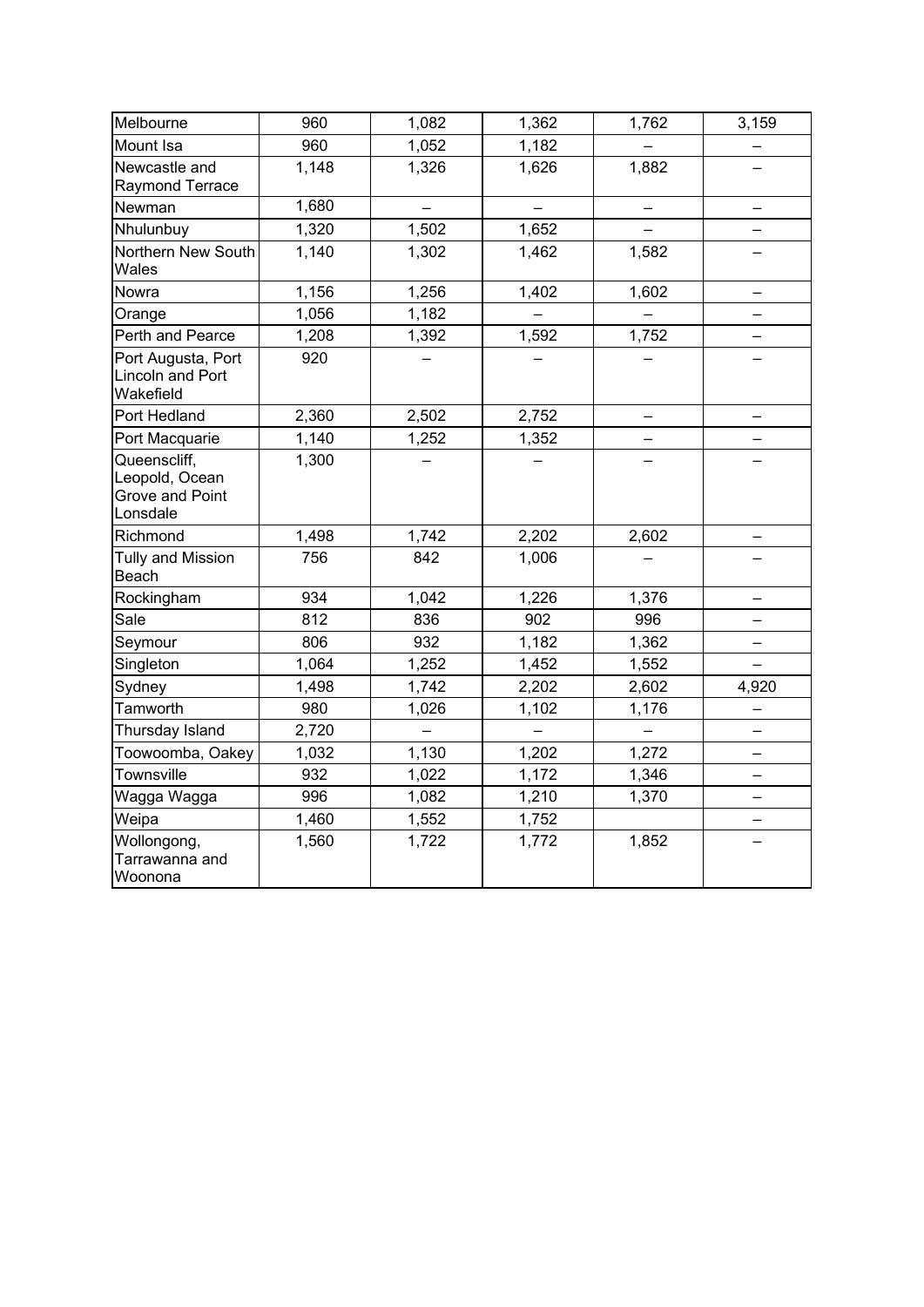| <b>Column A</b><br>Location                         | <b>Column B</b><br>Lieutenant,<br>2nd<br>Lieutenant,<br><b>Staff Cadet or</b><br><b>Officer</b><br>Cadet, Staff<br>Sergeant,<br>Sergeant,<br><b>Corporal or</b><br>lower, or a | Column C<br><b>Warrant</b><br><b>Officer Class</b><br>1 and 2,<br>Regimental<br><b>Sergeant</b><br>Major of the<br>Army, or<br>Captain | <b>Column D</b><br>Major or<br>Lieutenant<br><b>Colonel</b> | <b>Column E</b><br><b>Colonel or</b><br><b>Brigadier</b> | <b>Column F</b><br><b>Major General</b><br>or higher |
|-----------------------------------------------------|--------------------------------------------------------------------------------------------------------------------------------------------------------------------------------|----------------------------------------------------------------------------------------------------------------------------------------|-------------------------------------------------------------|----------------------------------------------------------|------------------------------------------------------|
|                                                     | trainee                                                                                                                                                                        |                                                                                                                                        |                                                             |                                                          |                                                      |
| <b>ACT</b> and<br>Queanbeyan                        | 1,174                                                                                                                                                                          | 1,305                                                                                                                                  | \$ each fortnight<br>1,476                                  | 1,793                                                    | 3,123                                                |
| Adelaide                                            | 799                                                                                                                                                                            | 927                                                                                                                                    | 1,080                                                       | 1,283                                                    |                                                      |
| Albury and<br>Wodonga                               | 824                                                                                                                                                                            | 878                                                                                                                                    | 956                                                         | 1,091                                                    |                                                      |
| Alice Springs                                       | 1,211                                                                                                                                                                          | 1,283                                                                                                                                  | 1,499                                                       | 1,724                                                    |                                                      |
| Armidale                                            | 864                                                                                                                                                                            |                                                                                                                                        |                                                             |                                                          |                                                      |
| Ballarat, Delecombe<br>and Alfredton                | 695                                                                                                                                                                            | 731                                                                                                                                    | 749                                                         |                                                          |                                                      |
| <b>Brisbane</b>                                     | 1,019                                                                                                                                                                          | 1,166                                                                                                                                  | 1,296                                                       | 1,485                                                    |                                                      |
| <b>Broome</b>                                       | 1,577                                                                                                                                                                          | 1,712                                                                                                                                  | 1,859                                                       | -                                                        | —                                                    |
| Cairns                                              | 940                                                                                                                                                                            | 1,019                                                                                                                                  | 1,118                                                       |                                                          |                                                      |
| Carnarvon                                           | 1,008                                                                                                                                                                          |                                                                                                                                        |                                                             |                                                          |                                                      |
| Darwin                                              | 1,246                                                                                                                                                                          | 1,388                                                                                                                                  | 1,523                                                       | 1,802                                                    | —                                                    |
| Evans Head                                          | 1,242                                                                                                                                                                          | 1,307                                                                                                                                  | 1,397                                                       |                                                          |                                                      |
| Exmouth                                             | 1,224                                                                                                                                                                          | 1,307                                                                                                                                  | 1,559                                                       |                                                          | $\overline{\phantom{0}}$                             |
| Frankston and<br>Mornington                         | 968                                                                                                                                                                            | 1,067                                                                                                                                  | 1,184                                                       | 1,307                                                    | —                                                    |
| Geraldton                                           | 691                                                                                                                                                                            | 902                                                                                                                                    | 1,157                                                       | 1,298                                                    |                                                      |
| Glenbrook                                           | 1,348                                                                                                                                                                          | 1,568                                                                                                                                  | 1,982                                                       | 2,342                                                    |                                                      |
| <b>Gold Coast</b>                                   | 1,080                                                                                                                                                                          | 1,143                                                                                                                                  | 1,215                                                       | 1,352                                                    |                                                      |
| Hobart                                              | 1,031                                                                                                                                                                          | 1,145                                                                                                                                  | 1,262                                                       | 1,364                                                    |                                                      |
| Ipswich                                             | 815                                                                                                                                                                            | 896                                                                                                                                    | 992                                                         | 1,202                                                    |                                                      |
| Katherine                                           | 1,390                                                                                                                                                                          | 1,593                                                                                                                                  | 1,712                                                       | 1,805                                                    |                                                      |
| Karratha and Tom<br>Price                           | 1,566                                                                                                                                                                          | 1,895                                                                                                                                  | 2,480                                                       |                                                          |                                                      |
| Kununurra                                           | 1,339                                                                                                                                                                          |                                                                                                                                        |                                                             |                                                          |                                                      |
| Launceston and<br>Devonport                         | 756                                                                                                                                                                            | 857                                                                                                                                    | 947                                                         |                                                          |                                                      |
| Lismore,<br>Goonellabah and<br><b>Junction Hill</b> | 1,062                                                                                                                                                                          | 1,127                                                                                                                                  | 1,217                                                       |                                                          |                                                      |
| Liverpool                                           | 1,348                                                                                                                                                                          | 1,568                                                                                                                                  | 1,982                                                       | 2,342                                                    |                                                      |
| Melbourne                                           | 864                                                                                                                                                                            | 974                                                                                                                                    | 1,226                                                       | 1,586                                                    | 2,843                                                |
| Mount Isa                                           | 864                                                                                                                                                                            | 947                                                                                                                                    | 1064                                                        |                                                          |                                                      |
| Newcastle and<br>Raymond Terrace                    | 1,033                                                                                                                                                                          | 1,193                                                                                                                                  | 1,463                                                       | 1,694                                                    |                                                      |
| Newman                                              | 1,512                                                                                                                                                                          |                                                                                                                                        |                                                             |                                                          |                                                      |

**Part 1.2 Member with dependants who chooses a 2-bedroom rent ceiling**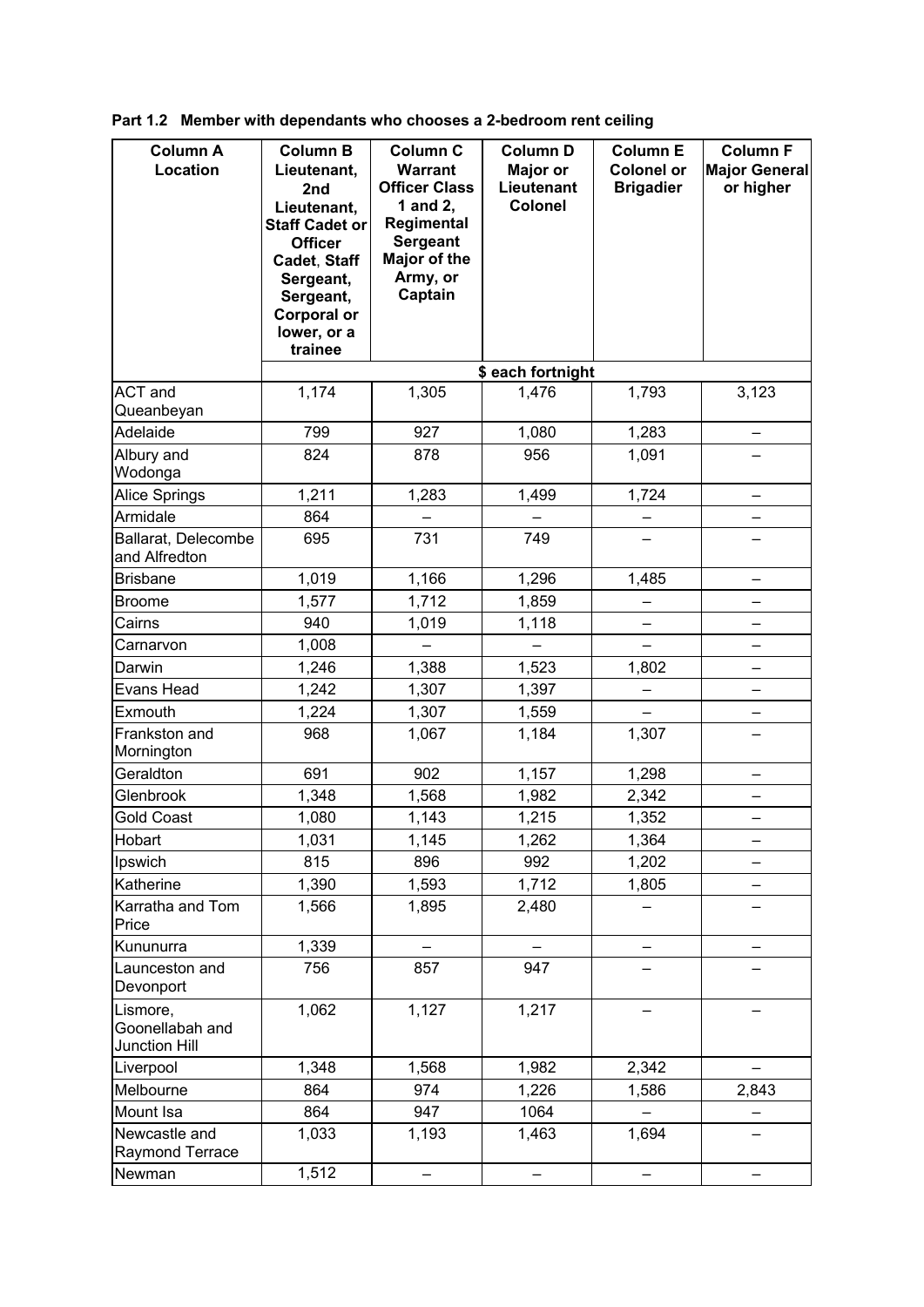| Nhulunbuy                                                            | 1,188 | 1,352 | 1,487 |       |       |
|----------------------------------------------------------------------|-------|-------|-------|-------|-------|
| Northern New South<br>Wales                                          | 1,026 | 1,172 | 1,316 | 1,424 |       |
| Nowra                                                                | 1,040 | 1,130 | 1,262 | 1,442 |       |
| Orange                                                               | 950   | 1,064 |       |       |       |
| Perth and Pearce                                                     | 1,087 | 1,253 | 1,433 | 1,577 |       |
| Port Augusta, Port<br>Lincoln and Port<br>Wakefield                  | 828   |       |       |       |       |
| Port Hedland                                                         | 2,124 | 2,252 | 2,477 |       |       |
| Port Macquarie                                                       | 1,026 | 1,127 | 1,217 |       |       |
| Queenscliff,<br>Leopold, Ocean<br><b>Grove and Point</b><br>Lonsdale | 1,170 |       |       |       |       |
| Richmond                                                             | 1,348 | 1,568 | 1,982 | 2,342 |       |
| <b>Tully and Mission</b><br>Beach                                    | 680   | 758   | 905   |       |       |
| Rockingham                                                           | 841   | 938   | 1,103 | 1,238 |       |
| Sale                                                                 | 731   | 752   | 812   | 896   |       |
| Seymour                                                              | 725   | 839   | 1,064 | 1,226 |       |
| Singleton                                                            | 958   | 1,127 | 1,307 | 1,397 |       |
| Sydney                                                               | 1,348 | 1,568 | 1,982 | 2,342 | 4,428 |
| Tamworth                                                             | 882   | 923   | 992   | 1,058 |       |
| Thursday Island                                                      | 2,448 |       |       |       |       |
| Toowoomba and<br>Oakey                                               | 929   | 1,017 | 1,082 | 1,145 |       |
| Townsville                                                           | 839   | 920   | 1,055 | 1,211 |       |
| Wagga Wagga                                                          | 896   | 974   | 1,089 | 1,233 |       |
| Weipa                                                                | 1,314 | 1,397 | 1,577 |       |       |
| Wollongong,<br>Tarrawanna and<br>Woonona                             | 1,404 | 1,550 | 1,595 | 1,667 |       |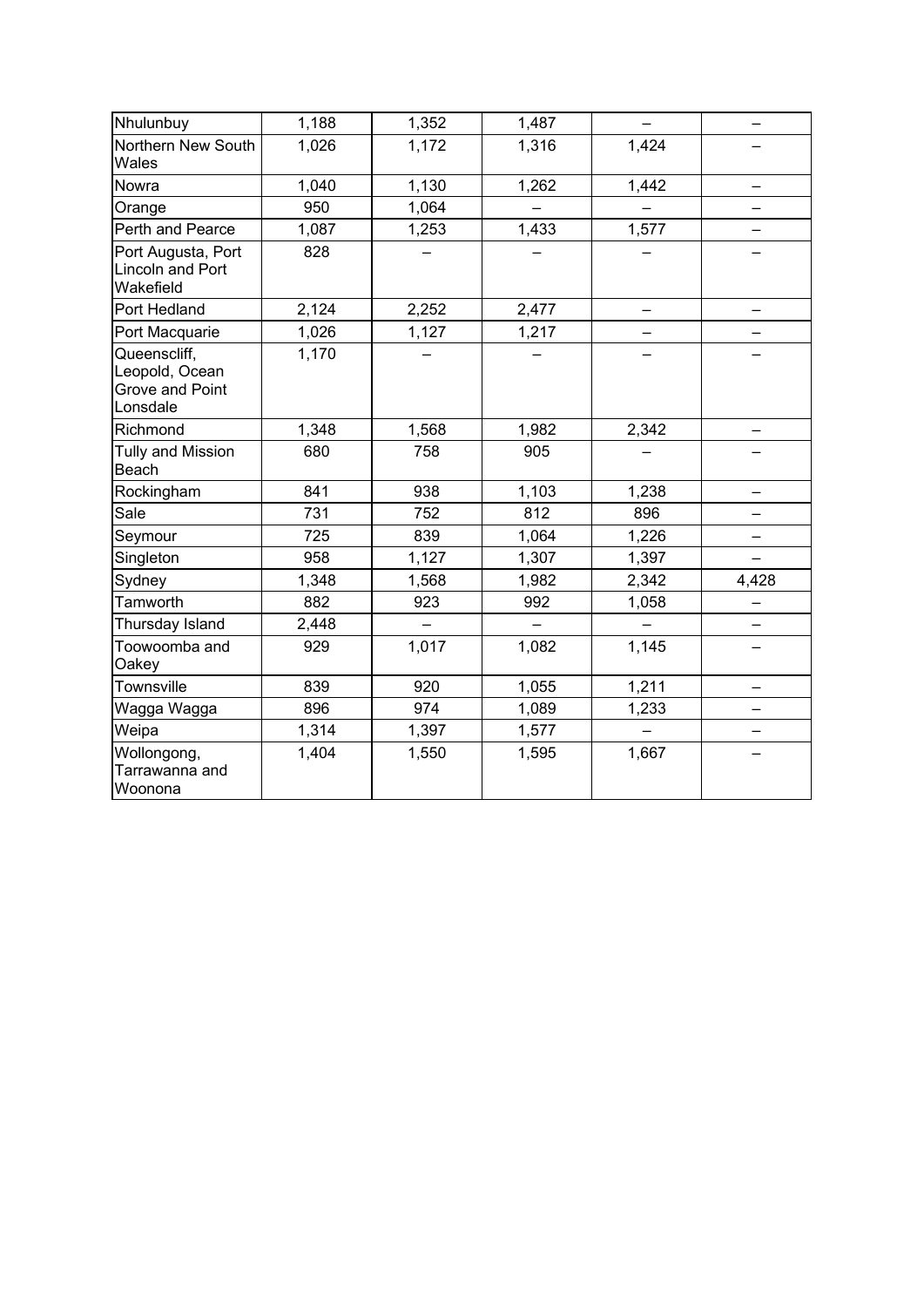# **Part 2 Rent ceilings – members live in rental accommodation without dependants**

## **Part 2.1 Member without dependants or member with dependants (unaccompanied) who lives alone**

 The rent ceiling for a member without dependants or a member with dependants (unaccompanied) who lives alone in rental accommodation in the member's posting location is the rate for their location in column A that corresponds with their rank in columns B to F of the following table.

| <b>Column A</b><br>Location          | <b>Column B</b><br>Lieutenant,<br>2nd<br>Lieutenant,<br><b>Staff Cadet or</b><br><b>Officer</b><br>Cadet, Staff<br>Sergeant,<br>Sergeant,<br><b>Corporal or</b><br>lower, or a<br>trainee | <b>Column C</b><br><b>Warrant</b><br><b>Officer Class</b><br>1 and 2,<br>Regimental<br><b>Sergeant</b><br>Major of the<br>Army, or<br>Captain | <b>Column D</b><br>Major or<br>Lieutenant<br><b>Colonel</b> | <b>Column E</b><br><b>Colonel or</b><br><b>Brigadier</b> | <b>Column F</b><br><b>Major General</b><br>or higher |
|--------------------------------------|-------------------------------------------------------------------------------------------------------------------------------------------------------------------------------------------|-----------------------------------------------------------------------------------------------------------------------------------------------|-------------------------------------------------------------|----------------------------------------------------------|------------------------------------------------------|
|                                      |                                                                                                                                                                                           |                                                                                                                                               | \$ each fortnight                                           |                                                          |                                                      |
| <b>ACT</b> and<br>Queanbeyan         | 1,174                                                                                                                                                                                     | 1,305                                                                                                                                         | 1,476                                                       | 1,793                                                    | 3,123                                                |
| Adelaide                             | 799                                                                                                                                                                                       | 927                                                                                                                                           | 1,080                                                       | 1,283                                                    |                                                      |
| Albury and<br>Wodonga                | 824                                                                                                                                                                                       | 878                                                                                                                                           | 956                                                         | 1,091                                                    |                                                      |
| <b>Alice Springs</b>                 | 1,211                                                                                                                                                                                     | 1,283                                                                                                                                         | 1,499                                                       | 1,724                                                    |                                                      |
| Armidale                             | 864                                                                                                                                                                                       |                                                                                                                                               |                                                             |                                                          |                                                      |
| Ballarat, Delecombe<br>and Alfredton | 695                                                                                                                                                                                       | 731                                                                                                                                           | 749                                                         |                                                          |                                                      |
| <b>Brisbane</b>                      | 1,019                                                                                                                                                                                     | 1,166                                                                                                                                         | 1,296                                                       | 1,485                                                    |                                                      |
| <b>Broome</b>                        | 1,577                                                                                                                                                                                     | 1,712                                                                                                                                         | 1,859                                                       |                                                          |                                                      |
| Cairns                               | 940                                                                                                                                                                                       | 1,019                                                                                                                                         | 1,118                                                       |                                                          | -                                                    |
| Carnarvon                            | 1,008                                                                                                                                                                                     |                                                                                                                                               |                                                             |                                                          | $\overline{\phantom{0}}$                             |
| Darwin                               | 1,246                                                                                                                                                                                     | 1,388                                                                                                                                         | 1,523                                                       | 1,802                                                    |                                                      |
| Evans Head                           | 1,242                                                                                                                                                                                     | 1,307                                                                                                                                         | 1,397                                                       |                                                          | —                                                    |
| Exmouth                              | 1,224                                                                                                                                                                                     | 1,307                                                                                                                                         | 1,559                                                       |                                                          |                                                      |
| Frankston and<br>Mornington          | 968                                                                                                                                                                                       | 1,067                                                                                                                                         | 1,184                                                       | 1,307                                                    | $\overline{\phantom{0}}$                             |
| Geraldton                            | 691                                                                                                                                                                                       | 902                                                                                                                                           | 1,157                                                       | 1,298                                                    |                                                      |
| Glenbrook                            | 1,348                                                                                                                                                                                     | 1,568                                                                                                                                         | 1,982                                                       | 2,342                                                    |                                                      |
| <b>Gold Coast</b>                    | 1,080                                                                                                                                                                                     | 1,143                                                                                                                                         | 1,215                                                       | 1,352                                                    |                                                      |
| Hobart                               | 1,031                                                                                                                                                                                     | 1,145                                                                                                                                         | 1,262                                                       | 1,364                                                    |                                                      |
| Ipswich                              | 815                                                                                                                                                                                       | 896                                                                                                                                           | 992                                                         | 1,202                                                    |                                                      |
| Katherine                            | 1,390                                                                                                                                                                                     | 1,593                                                                                                                                         | 1,712                                                       | 1,805                                                    |                                                      |
| Karratha and Tom<br>Price            | 1,566                                                                                                                                                                                     | 1,895                                                                                                                                         | 2,480                                                       |                                                          |                                                      |
| Kununurra                            | 1,339                                                                                                                                                                                     |                                                                                                                                               |                                                             |                                                          |                                                      |
| Launceston and<br>Devonport          | 756                                                                                                                                                                                       | 857                                                                                                                                           | 947                                                         |                                                          |                                                      |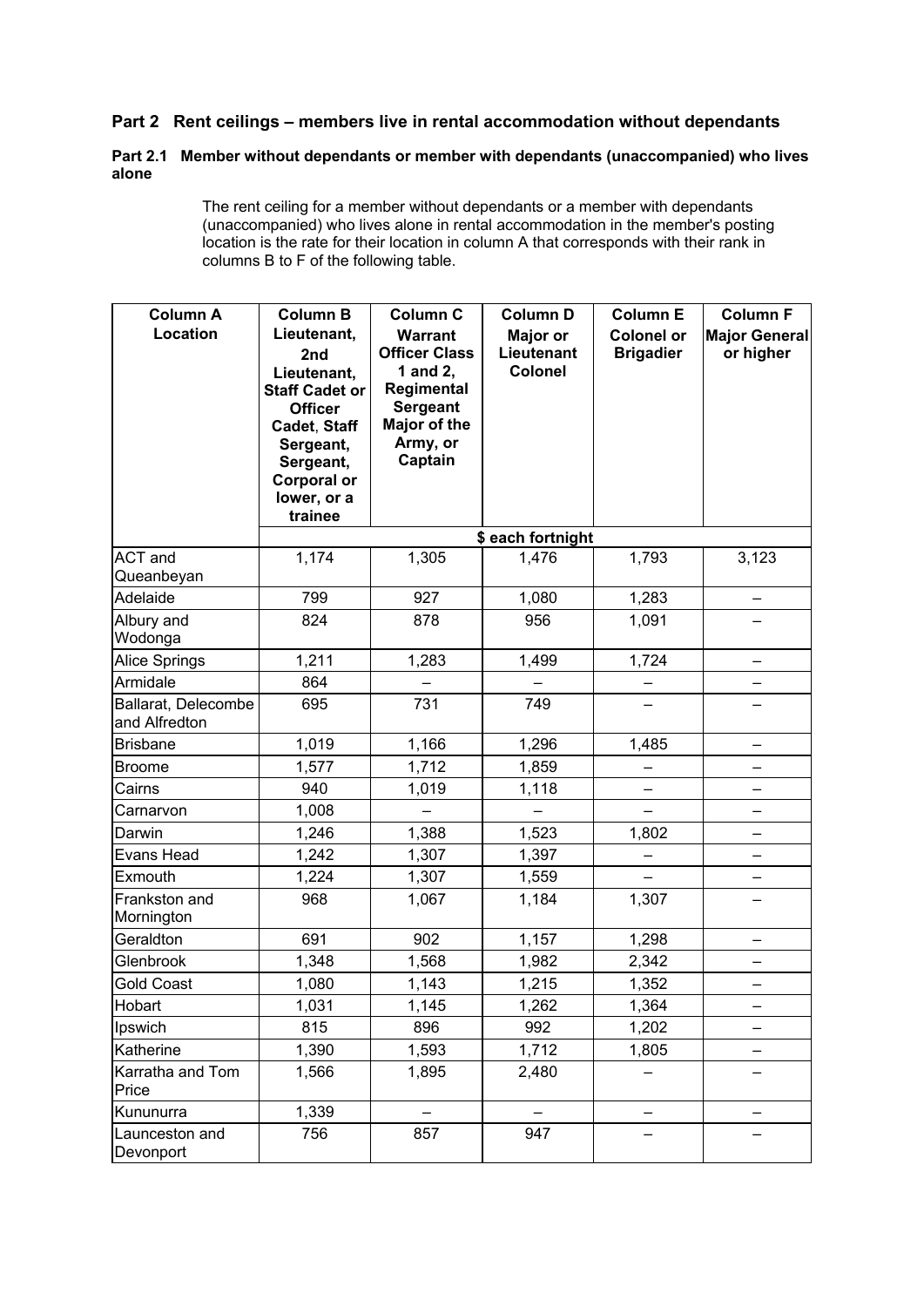| Lismore,<br>Goonellabah and<br><b>Junction Hill</b>           | 1,062 | 1,127 | 1,217 |       |       |
|---------------------------------------------------------------|-------|-------|-------|-------|-------|
| Liverpool                                                     | 1,348 | 1,568 | 1,982 | 2,342 |       |
| Melbourne                                                     | 864   | 974   | 1,226 | 1,586 | 2,843 |
| Mount Isa                                                     | 864   | 947   | 1,064 |       |       |
| Newcastle and<br><b>Raymond Terrace</b>                       | 1,033 | 1,193 | 1,463 | 1,694 |       |
| Newman                                                        | 1,512 |       |       |       |       |
| Nhulunbuy                                                     | 1,188 | 1,352 | 1,487 |       |       |
| Northern New South<br>Wales                                   | 1,026 | 1,172 | 1,316 | 1,424 |       |
| Nowra                                                         | 1,040 | 1,130 | 1,262 | 1,442 |       |
| Orange                                                        | 950   | 1,064 |       |       |       |
| Perth and Pearce                                              | 1,087 | 1,253 | 1,433 | 1,577 |       |
| Port Augusta, Port<br><b>Lincoln and Port</b><br>Wakefield    | 828   |       |       |       |       |
| Port Hedland                                                  | 2,124 | 2,252 | 2,477 |       |       |
| Port Macquarie                                                | 1,026 | 1,127 | 1,217 |       |       |
| Queenscliff,<br>Leopold, Ocean<br>Grove and Point<br>Lonsdale | 1,170 |       |       |       |       |
| Richmond                                                      | 1,348 | 1,568 | 1,982 | 2,342 |       |
| <b>Tully and Mission</b><br>Beach                             | 680   | 758   | 905   |       |       |
| Rockingham                                                    | 841   | 938   | 1,103 | 1,238 |       |
| Sale                                                          | 731   | 752   | 812   | 896   |       |
| Seymour                                                       | 725   | 839   | 1,064 | 1,226 |       |
| Singleton                                                     | 958   | 1,127 | 1,307 | 1,397 |       |
| Sydney                                                        | 1,348 | 1,568 | 1,982 | 2,342 | 4,428 |
| Tamworth                                                      | 882   | 923   | 992   | 1,058 |       |
| Thursday Island                                               | 2,448 |       |       |       |       |
| Toowoomba and<br>Oakey                                        | 929   | 1,017 | 1,082 | 1,145 |       |
| Townsville                                                    | 839   | 920   | 1,055 | 1,211 |       |
| Wagga Wagga                                                   | 896   | 974   | 1,089 | 1,233 |       |
| Weipa                                                         | 1,314 | 1,397 | 1,577 |       |       |
| Wollongong,<br>Tarrawanna and<br>Woonona                      | 1,404 | 1,550 | 1,595 | 1,667 |       |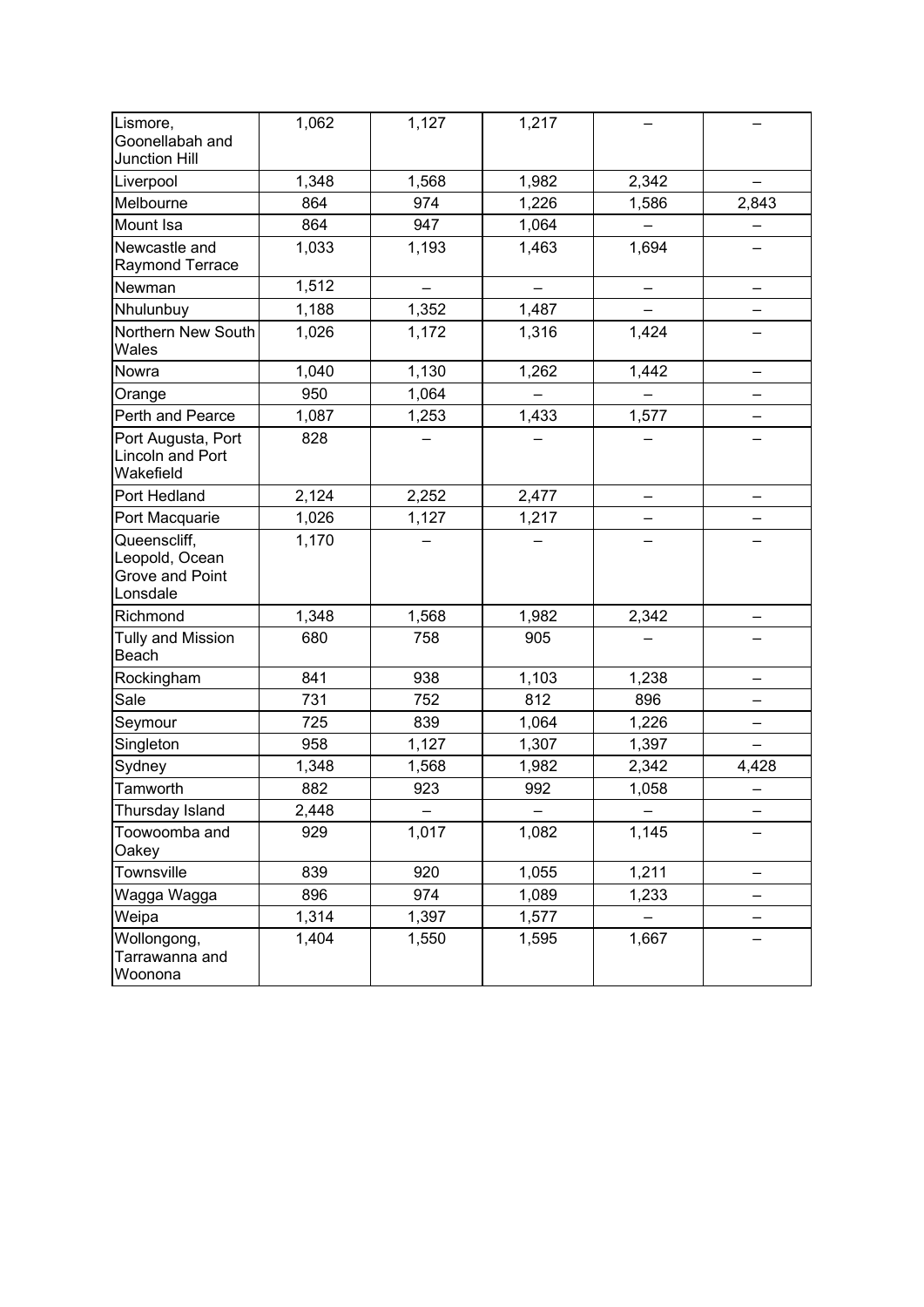### **Part 2.2 Member without dependants or member with dependants (unaccompanied) who shares with one other person**

 The rent ceiling for a member without dependants or a member with dependants (unaccompanied) who shares rental accommodation in the member's posting location with one other person is the rate for their location in column A that corresponds with their rank in columns B to F of the following table.

| <b>Column A</b>                      | <b>Column B</b>                                                                                                                                                        | <b>Column C</b>                                                                                                            | <b>Column D</b>                          | <b>Column E</b>                       | <b>Column F</b>                   |
|--------------------------------------|------------------------------------------------------------------------------------------------------------------------------------------------------------------------|----------------------------------------------------------------------------------------------------------------------------|------------------------------------------|---------------------------------------|-----------------------------------|
| Location                             | Lieutenant,<br>2nd<br>Lieutenant,<br><b>Staff Cadet or</b><br><b>Officer</b><br>Cadet, Staff<br>Sergeant,<br>Sergeant,<br><b>Corporal or</b><br>lower, or a<br>trainee | <b>Warrant</b><br><b>Officer Class</b><br>1 and 2,<br>Regimental<br><b>Sergeant</b><br>Major of the<br>Army, or<br>Captain | Major or<br>Lieutenant<br><b>Colonel</b> | <b>Colonel or</b><br><b>Brigadier</b> | <b>Major General</b><br>or higher |
|                                      |                                                                                                                                                                        |                                                                                                                            | \$ each fortnight                        |                                       |                                   |
| <b>ACT</b> and<br>Queanbeyan         | 587                                                                                                                                                                    | 653                                                                                                                        | 738                                      | 896                                   |                                   |
| Adelaide                             | 400                                                                                                                                                                    | 464                                                                                                                        | 540                                      | 642                                   |                                   |
| Albury and<br>Wodonga                | 412                                                                                                                                                                    | 439                                                                                                                        | 478                                      | 545                                   |                                   |
| <b>Alice Springs</b>                 | 606                                                                                                                                                                    | 642                                                                                                                        | 750                                      | 862                                   | —                                 |
| Armidale                             | 432                                                                                                                                                                    |                                                                                                                            |                                          |                                       |                                   |
| Ballarat, Delecombe<br>and Alfredton | 347                                                                                                                                                                    | 365                                                                                                                        | 374                                      |                                       |                                   |
| <b>Brisbane</b>                      | 509                                                                                                                                                                    | 583                                                                                                                        | 648                                      | 743                                   | —                                 |
| Broome                               | 788                                                                                                                                                                    | 856                                                                                                                        | 930                                      |                                       |                                   |
| Cairns                               | 470                                                                                                                                                                    | 509                                                                                                                        | 559                                      | -                                     | -                                 |
| Carnarvon                            | 504                                                                                                                                                                    |                                                                                                                            |                                          | L.                                    | $\overline{\phantom{0}}$          |
| Darwin                               | 623                                                                                                                                                                    | 694                                                                                                                        | 761                                      | 901                                   | $\overline{\phantom{0}}$          |
| Evans Head                           | 621                                                                                                                                                                    | 653                                                                                                                        | 698                                      | $\overline{\phantom{0}}$              | —                                 |
| Exmouth                              | 612                                                                                                                                                                    | 653                                                                                                                        | 779                                      |                                       |                                   |
| Frankston and<br>Mornington          | 484                                                                                                                                                                    | 534                                                                                                                        | 592                                      | 653                                   |                                   |
| Geraldton                            | 346                                                                                                                                                                    | 451                                                                                                                        | 579                                      | 649                                   | —                                 |
| Glenbrook                            | 674                                                                                                                                                                    | 784                                                                                                                        | 991                                      | 1,171                                 |                                   |
| <b>Gold Coast</b>                    | 540                                                                                                                                                                    | 572                                                                                                                        | 608                                      | 676                                   | -                                 |
| Hobart                               | 516                                                                                                                                                                    | 572                                                                                                                        | 631                                      | 682                                   |                                   |
| Ipswich                              | 408                                                                                                                                                                    | 448                                                                                                                        | 496                                      | 601                                   |                                   |
| Katherine                            | 695                                                                                                                                                                    | 797                                                                                                                        | 856                                      | 903                                   |                                   |
| Karratha and Tom<br>Price            | 783                                                                                                                                                                    | 948                                                                                                                        | 1240                                     |                                       |                                   |
| Kununurra                            | 670                                                                                                                                                                    |                                                                                                                            |                                          |                                       |                                   |
| Launceston and<br>Devonport          | 378                                                                                                                                                                    | 428                                                                                                                        | 473                                      |                                       |                                   |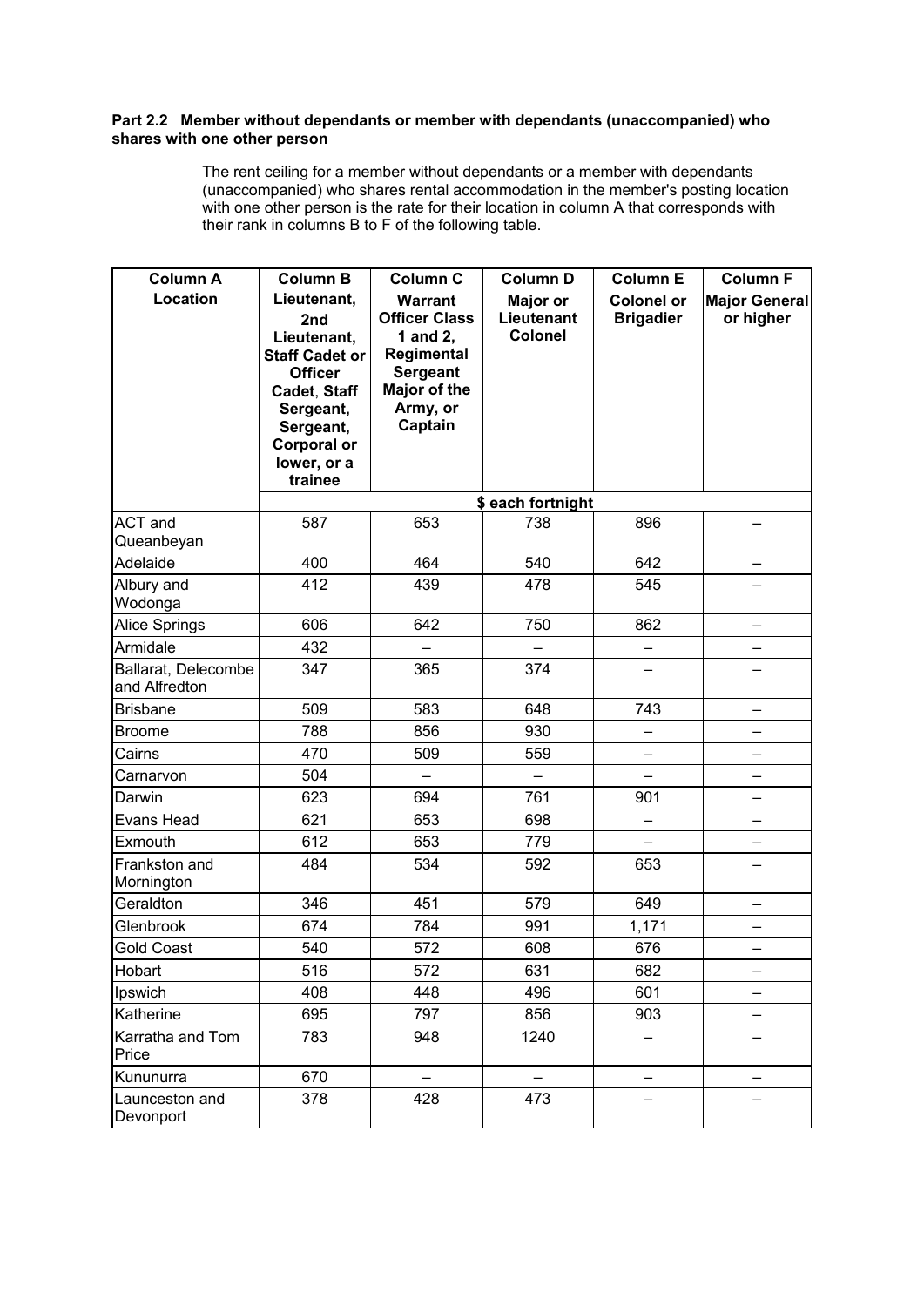| Lismore,<br>Goonellabah and<br><b>Junction Hill</b>           | 531   | 563   | 608   |                          |  |
|---------------------------------------------------------------|-------|-------|-------|--------------------------|--|
| Liverpool                                                     | 674   | 784   | 991   | 1,171                    |  |
| Melbourne                                                     | 432   | 487   | 613   | 793                      |  |
| Mount Isa                                                     | 432   | 473   | 532   |                          |  |
| Newcastle and<br>Raymond Terrace                              | 517   | 597   | 732   | 847                      |  |
| Newman                                                        | 756   | —     |       | —                        |  |
| Nhulunbuy                                                     | 594   | 676   | 743   |                          |  |
| Northern New South<br>Wales                                   | 513   | 586   | 658   | 712                      |  |
| Nowra                                                         | 520   | 565   | 631   | 721                      |  |
| Orange                                                        | 475   | 532   |       | $\overline{\phantom{0}}$ |  |
| Perth and Pearce                                              | 544   | 626   | 716   | 788                      |  |
| Port Augusta, Port<br><b>Lincoln and Port</b><br>Wakefield    | 414   |       |       |                          |  |
| Port Hedland                                                  | 1,062 | 1,126 | 1,238 |                          |  |
| Port Macquarie                                                | 513   | 563   | 608   |                          |  |
| Queenscliff,<br>Leopold, Ocean<br>Grove and Point<br>Lonsdale | 585   |       |       |                          |  |
| Richmond                                                      | 674   | 784   | 991   | 1,171                    |  |
| <b>Tully and Mission</b><br>Beach                             | 340   | 379   | 453   |                          |  |
| Rockingham                                                    | 420   | 469   | 552   | 619                      |  |
| Sale                                                          | 365   | 376   | 406   | 448                      |  |
| Seymour                                                       | 363   | 419   | 532   | 613                      |  |
| Singleton                                                     | 479   | 563   | 653   | 698                      |  |
| Sydney                                                        | 674   | 784   | 991   | 1,171                    |  |
| Tamworth                                                      | 441   | 462   | 496   | 529                      |  |
| Thursday Island                                               | 1,224 |       |       |                          |  |
| Toowoomba and<br>Oakey                                        | 464   | 509   | 541   | 572                      |  |
| Townsville                                                    | 419   | 460   | 527   | 606                      |  |
| Wagga Wagga                                                   | 448   | 487   | 545   | 617                      |  |
| Weipa                                                         | 657   | 698   | 788   |                          |  |
| Wollongong,<br>Tarrawanna and<br>Woonona                      | 702   | 775   | 797   | 833                      |  |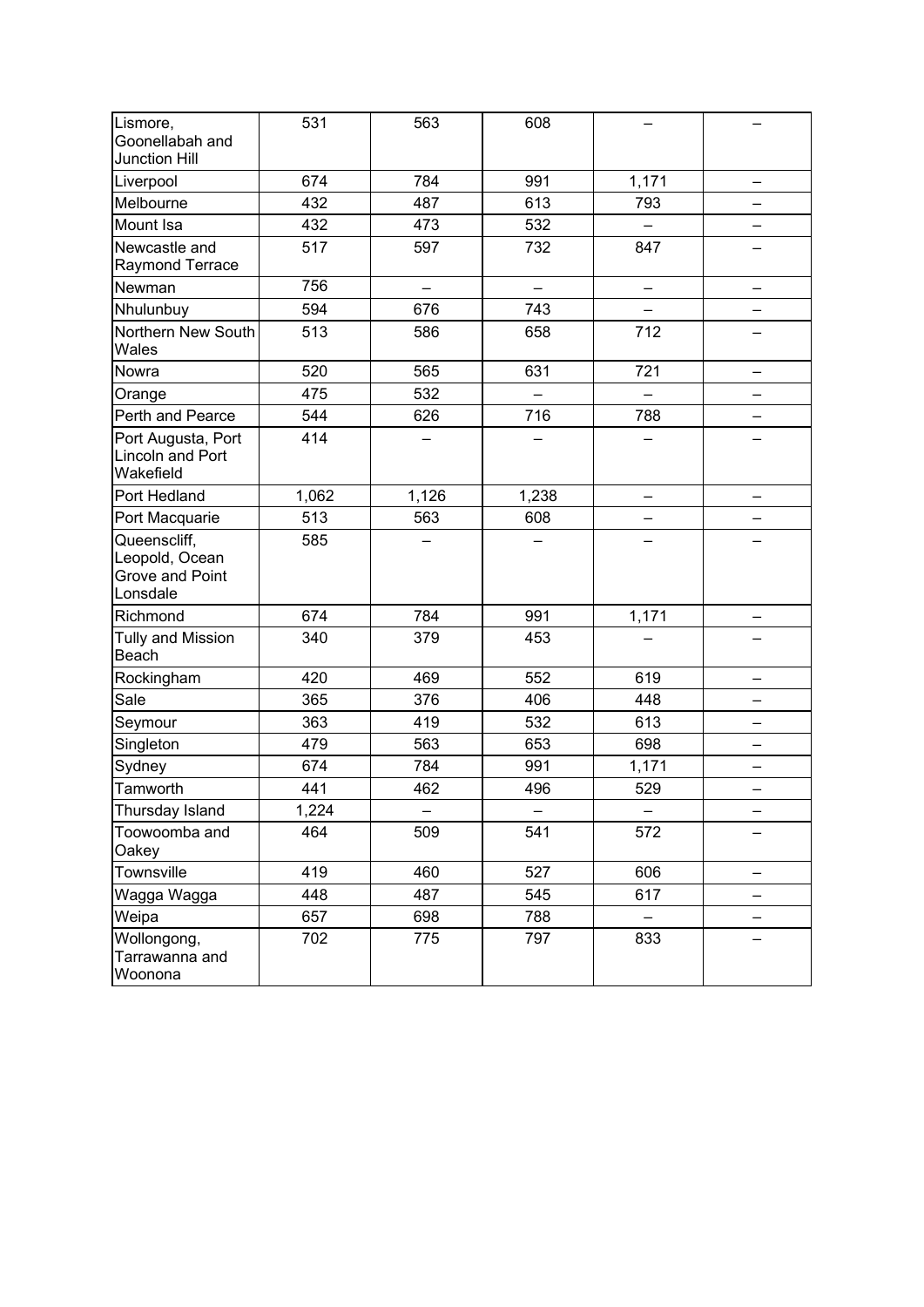### **Part 2.3 Member without dependants or member with dependants (unaccompanied) who is sharing with two other people**

 The rent ceiling for a member without dependants or a member with dependants (unaccompanied) who shares rental accommodation in the member's posting location with two other people is the rate for their location in column A that corresponds with their rank in columns B to F of the following table.

| <b>Column A</b><br>Location          | <b>Column B</b><br>Lieutenant,<br>2nd<br>Lieutenant,<br><b>Staff Cadet or</b><br><b>Officer</b><br>Cadet, Staff<br>Sergeant,<br>Sergeant,<br><b>Corporal or</b><br>lower, or a | <b>Column C</b><br><b>Warrant</b><br><b>Officer Class</b><br>1 and 2,<br>Regimental<br><b>Sergeant</b><br>Major of the<br>Army or<br>Captain | <b>Column D</b><br>Major or<br>Lieutenant<br><b>Colonel</b> | <b>Column E</b><br><b>Colonel or</b><br><b>Brigadier</b> | <b>Column F</b><br><b>Major General</b><br>or higher |
|--------------------------------------|--------------------------------------------------------------------------------------------------------------------------------------------------------------------------------|----------------------------------------------------------------------------------------------------------------------------------------------|-------------------------------------------------------------|----------------------------------------------------------|------------------------------------------------------|
|                                      | trainee                                                                                                                                                                        |                                                                                                                                              | \$ each fortnight                                           |                                                          |                                                      |
| <b>ACT</b> and<br>Queanbeyan         | 435                                                                                                                                                                            | 483                                                                                                                                          | 547                                                         | 664                                                      |                                                      |
| Adelaide                             | 296                                                                                                                                                                            | 343                                                                                                                                          | 400                                                         | 475                                                      |                                                      |
| Albury and<br>Wodonga                | 305                                                                                                                                                                            | 325                                                                                                                                          | 354                                                         | 404                                                      |                                                      |
| <b>Alice Springs</b>                 | 449                                                                                                                                                                            | 475                                                                                                                                          | 555                                                         | 639                                                      |                                                      |
| Armidale                             | 320                                                                                                                                                                            |                                                                                                                                              |                                                             |                                                          |                                                      |
| Ballarat, Delecombe<br>and Alfredton | 257                                                                                                                                                                            | 271                                                                                                                                          | 277                                                         |                                                          |                                                      |
| <b>Brisbane</b>                      | 377                                                                                                                                                                            | 432                                                                                                                                          | 480                                                         | 550                                                      | $\overline{\phantom{0}}$                             |
| <b>Broome</b>                        | 584                                                                                                                                                                            | 634                                                                                                                                          | 689                                                         | —                                                        | $\overline{\phantom{0}}$                             |
| Cairns                               | 348                                                                                                                                                                            | 377                                                                                                                                          | 414                                                         |                                                          |                                                      |
| Carnarvon                            | 373                                                                                                                                                                            | $\overline{a}$                                                                                                                               | $\overline{\phantom{0}}$                                    |                                                          | $\overline{\phantom{0}}$                             |
| Darwin                               | 461                                                                                                                                                                            | 514                                                                                                                                          | 564                                                         | 667                                                      | $\overline{\phantom{0}}$                             |
| <b>Evans Head</b>                    | 460                                                                                                                                                                            | 484                                                                                                                                          | 517                                                         | -                                                        | —                                                    |
| Exmouth                              | 453                                                                                                                                                                            | 484                                                                                                                                          | 577                                                         |                                                          |                                                      |
| Frankston and<br>Mornington          | 359                                                                                                                                                                            | 395                                                                                                                                          | 439                                                         | 484                                                      |                                                      |
| Geraldton                            | 256                                                                                                                                                                            | 334                                                                                                                                          | 429                                                         | 481                                                      |                                                      |
| Glenbrook                            | 499                                                                                                                                                                            | 581                                                                                                                                          | 734                                                         | 867                                                      |                                                      |
| <b>Gold Coast</b>                    | 400                                                                                                                                                                            | 423                                                                                                                                          | 450                                                         | 501                                                      |                                                      |
| Hobart                               | 382                                                                                                                                                                            | 424                                                                                                                                          | 467                                                         | 505                                                      |                                                      |
| Ipswich                              | 302                                                                                                                                                                            | 332                                                                                                                                          | 367                                                         | 445                                                      |                                                      |
| Katherine                            | 515                                                                                                                                                                            | 590                                                                                                                                          | 634                                                         | 669                                                      |                                                      |
| Karratha and Tom<br>Price            | 580                                                                                                                                                                            | 702                                                                                                                                          | 919                                                         |                                                          |                                                      |
| Kununurra                            | 496                                                                                                                                                                            |                                                                                                                                              |                                                             |                                                          |                                                      |
| Launceston and<br>Devonport          | 280                                                                                                                                                                            | 317                                                                                                                                          | 351                                                         |                                                          |                                                      |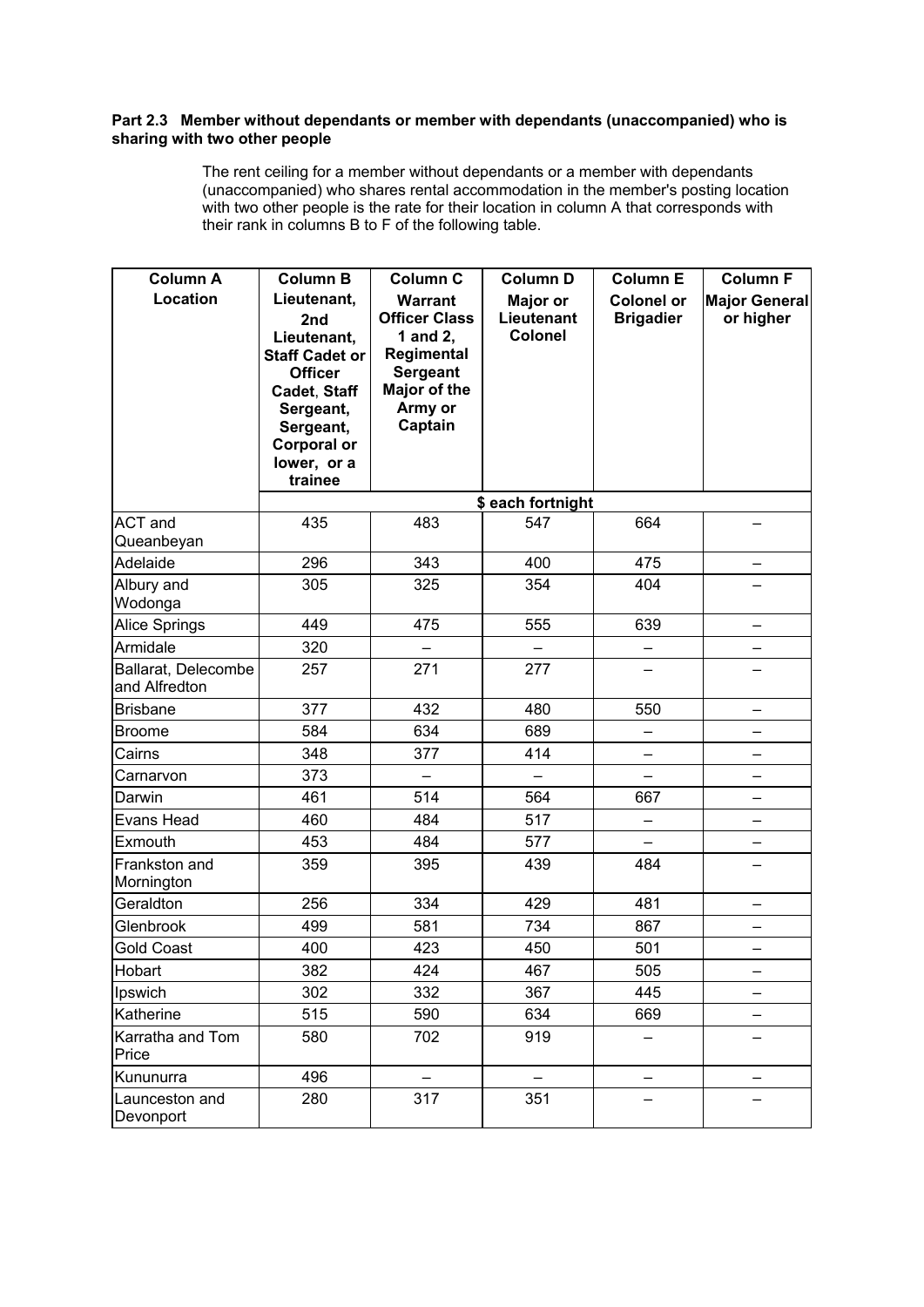| Lismore,                                                      | 393 | 417 | 451                      |          |  |
|---------------------------------------------------------------|-----|-----|--------------------------|----------|--|
| Goonellabah and<br><b>Junction Hill</b>                       |     |     |                          |          |  |
| Liverpool                                                     | 499 | 581 | 734                      | 867      |  |
| Melbourne                                                     | 320 | 361 | 454                      | 587      |  |
| Mount Isa                                                     | 320 | 351 | 394                      |          |  |
| Newcastle and<br><b>Raymond Terrace</b>                       | 383 | 442 | 542                      | 627      |  |
| Newman                                                        | 560 |     |                          |          |  |
| Nhulunbuy                                                     | 440 | 501 | 551                      |          |  |
| Northern New South<br>Wales                                   | 380 | 434 | 487                      | 527      |  |
| Nowra                                                         | 385 | 419 | 467                      | 534      |  |
| Orange                                                        | 352 | 394 | $\overline{\phantom{0}}$ | $\equiv$ |  |
| Perth and Pearce                                              | 403 | 464 | 531                      | 584      |  |
| Port Augusta, Port<br><b>Lincoln and Port</b><br>Wakefield    | 307 |     |                          |          |  |
| Port Hedland                                                  | 787 | 834 | 917                      |          |  |
| Port Macquarie                                                | 380 | 417 | 451                      |          |  |
| Queenscliff,<br>Leopold, Ocean<br>Grove and Point<br>Lonsdale | 433 |     |                          |          |  |
| Richmond                                                      | 499 | 581 | 734                      | 867      |  |
| <b>Tully and Mission</b><br>Beach                             | 252 | 281 | 335                      |          |  |
| Rockingham                                                    | 311 | 347 | 409                      | 459      |  |
| Sale                                                          | 271 | 279 | 301                      | 332      |  |
| Seymour                                                       | 269 | 311 | 394                      | 454      |  |
| Singleton                                                     | 355 | 417 | 484                      | 517      |  |
| Sydney                                                        | 499 | 581 | 734                      | 867      |  |
| Tamworth                                                      | 327 | 342 | 367                      | 392      |  |
| Thursday Island                                               | 907 |     |                          |          |  |
| Toowoomba and<br>Oakey                                        | 344 | 377 | 401                      | 424      |  |
| Townsville                                                    | 311 | 341 | 391                      | 449      |  |
| Wagga Wagga                                                   | 332 | 361 | 403                      | 457      |  |
| Weipa                                                         | 487 | 517 | 584                      | Ξ.       |  |
| Wollongong,<br>Tarrawanna and<br>Woonona                      | 520 | 574 | 591                      | 617      |  |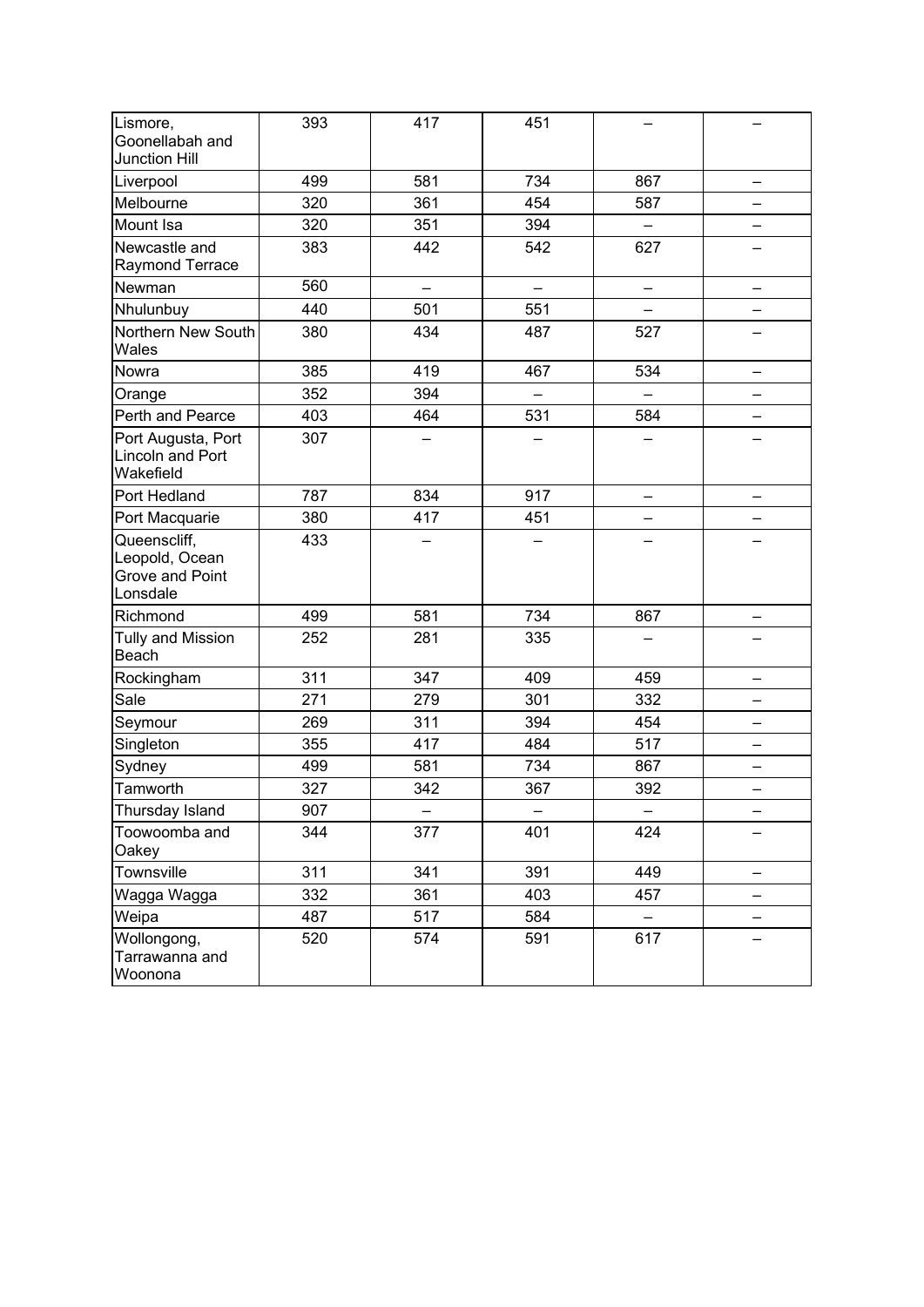### **Part 2.4 Member without dependants or member with dependants (unaccompanied) who is sharing with three other people**

 The rent ceiling for a member without dependants or a member with dependants (unaccompanied) who shares rental accommodation in the member's posting location with three other people is the rate for their location in column A that corresponds with their rank in columns B to F of the following table.

| <b>Column A</b><br>Location             | <b>Column B</b><br>Lieutenant,<br>2nd<br>Lieutenant,<br><b>Staff Cadet or</b><br><b>Officer</b><br>Cadet, Staff<br>Sergeant,<br>Sergeant,<br><b>Corporal or</b><br>lower, or a<br>trainee | <b>Column C</b><br><b>Warrant</b><br><b>Officer Class</b><br>1 and 2,<br>Regimental<br><b>Sergeant</b><br>Major of the<br>Army or<br>Captain | <b>Column D</b><br>Major or<br>Lieutenant<br><b>Colonel</b><br>\$ each fortnight | <b>Column E</b><br><b>Colonel or</b><br><b>Brigadier</b> | <b>Column F</b><br><b>Major General</b><br>or higher |
|-----------------------------------------|-------------------------------------------------------------------------------------------------------------------------------------------------------------------------------------------|----------------------------------------------------------------------------------------------------------------------------------------------|----------------------------------------------------------------------------------|----------------------------------------------------------|------------------------------------------------------|
| <b>ACT</b> and                          | 359                                                                                                                                                                                       | 399                                                                                                                                          | 451                                                                              | 548                                                      |                                                      |
| Queanbeyan<br>Adelaide                  | 244                                                                                                                                                                                       | 283                                                                                                                                          | 330                                                                              | 392                                                      |                                                      |
| Albury and<br>Wodonga                   | 252                                                                                                                                                                                       | 268                                                                                                                                          | 292                                                                              | 333                                                      |                                                      |
| <b>Alice Springs</b>                    | 370                                                                                                                                                                                       | 392                                                                                                                                          | 458                                                                              | 527                                                      |                                                      |
| Armidale                                | 264                                                                                                                                                                                       |                                                                                                                                              |                                                                                  |                                                          |                                                      |
| Ballarat,<br>Delecombe and<br>Alfredton | 212                                                                                                                                                                                       | 223                                                                                                                                          | 229                                                                              |                                                          |                                                      |
| <b>Brisbane</b>                         | 311                                                                                                                                                                                       | 356                                                                                                                                          | 396                                                                              | 454                                                      | $\overline{\phantom{0}}$                             |
| Broome                                  | 482                                                                                                                                                                                       | 523                                                                                                                                          | 568                                                                              |                                                          |                                                      |
| Cairns                                  | 287                                                                                                                                                                                       | 311                                                                                                                                          | 342                                                                              | $\qquad \qquad -$                                        | -                                                    |
| Carnarvon                               | 308                                                                                                                                                                                       | ÷,                                                                                                                                           | L.                                                                               | L.                                                       | $\overline{\phantom{0}}$                             |
| Darwin                                  | 381                                                                                                                                                                                       | 424                                                                                                                                          | 465                                                                              | 551                                                      | -                                                    |
| Evans Head                              | 380                                                                                                                                                                                       | 399                                                                                                                                          | 427                                                                              | -                                                        |                                                      |
| Exmouth                                 | 374                                                                                                                                                                                       | 399                                                                                                                                          | 476                                                                              | $\equiv$                                                 |                                                      |
| Frankston and<br>Mornington             | 296                                                                                                                                                                                       | 326                                                                                                                                          | 362                                                                              | 399                                                      |                                                      |
| Geraldton                               | 211                                                                                                                                                                                       | 276                                                                                                                                          | 354                                                                              | 397                                                      |                                                      |
| Glenbrook                               | 412                                                                                                                                                                                       | 479                                                                                                                                          | 606                                                                              | 716                                                      |                                                      |
| Gold Coast                              | 330                                                                                                                                                                                       | 349                                                                                                                                          | 371                                                                              | 413                                                      |                                                      |
| Hobart                                  | 315                                                                                                                                                                                       | 350                                                                                                                                          | 386                                                                              | 417                                                      |                                                      |
| Ipswich                                 | 249                                                                                                                                                                                       | 274                                                                                                                                          | 303                                                                              | 367                                                      |                                                      |
| Katherine                               | 425                                                                                                                                                                                       | 487                                                                                                                                          | 523                                                                              | 552                                                      |                                                      |
| Karratha and Tom<br>Price               | 479                                                                                                                                                                                       | 579                                                                                                                                          | 758                                                                              |                                                          |                                                      |
| Kununurra                               | 409                                                                                                                                                                                       |                                                                                                                                              |                                                                                  |                                                          |                                                      |
| Launceston and<br>Devonport             | 231                                                                                                                                                                                       | 262                                                                                                                                          | 289                                                                              |                                                          |                                                      |